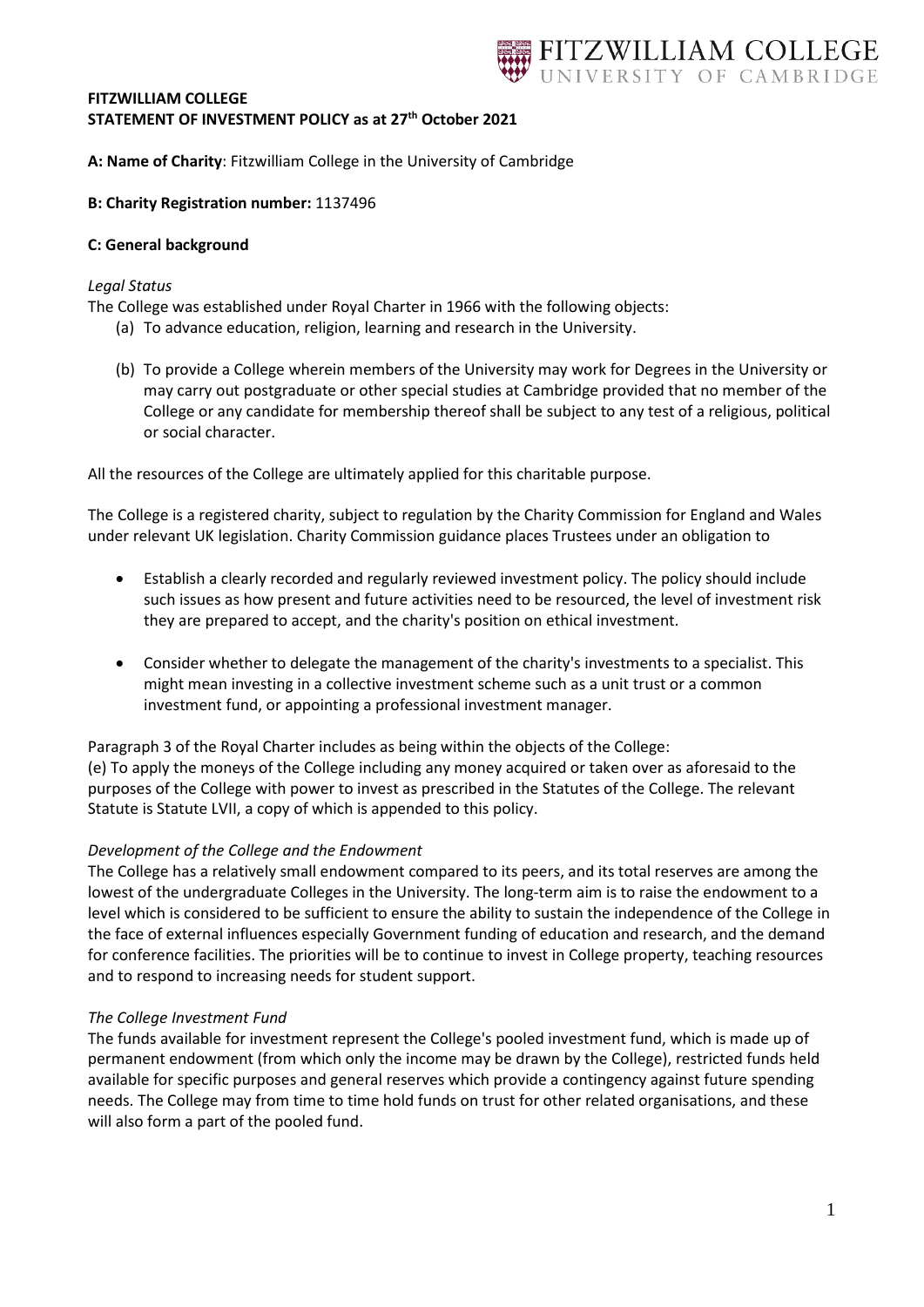#### *Leverage and loan covenants*

In 2008 a long term loan was drawn from Barclays Bank (40 year, bullet repayment, extendable by 10 years) (the 'Long Term Loan') the purpose being "to provide finance for its construction projects and in managing its long term investment strategy".

The funds were to be used as follows:

- 1. To enable construction projects to be funded in advance of donations. To the extent that donations are received then funds may be recycled into other construction projects on a similar basis.
- 2. To make investments to defray the cost of interest.

The level of borrowing is limited by loan covenants, including one which stipulates that "the total outstanding borrowings (together with any fixed premium on repayment) of the Borrower and its Subsidiaries shall not any time exceed 50% of the unrestricted funds."

In 2020, a £5m five year revolving credit facility (the 'RCF') was put in place to fund the refurbishment of part of the Old College accommodation.

At 31<sup>st</sup> July 2021 there were no borrowings apart from the Long Term Loan of £10m, the £5m RCF and a bank overdraft of less than £1m.

#### **D: Investment Policy**

#### *Investment aims and objectives*

The primary investment objective for Fitzwilliam College is to protect the real value of the capital base and the income generated from it.

#### *Investment Policy*

The Governing Body believes that maintaining a diversified portfolio of high quality real assets is the appropriate policy to meet the primary objective and to provide protection against inflation risk. The College portfolio should be diversified amongst instruments, maturities, geography and sectors, so as to reduce the overall portfolio volatility and associated investment risks.

The College investment portfolio is divided between directly held properties (the 'Cambridge Properties') and a Discretionary Investment Portfolio (the 'DIP') managed by professional investment managers. The Cambridge Properties, in normal market conditions, is expected to generate a higher yield and lower volatility than the DIP.

The Cambridge Properties for student occupation represents both a strategic asset and an investment for the College. The assets considered to be a part of the investment portfolio are those which, in the opinion of the Governing Body, could be sold without catastrophic impact on its ability to pursue its core charitable objectives. It is expected that these assets should maintain their real value over the very long term, although it cannot be assumed that income will keep up with inflation. Nevertheless, it represents a substantial exposure to the Cambridge property market, and the Governing Body believes such investments should not exceed 50% of the total investable portfolio.

Cash or readily realisable holdings will be retained to cover anticipated medium term needs in order to protect against the need to realise investments in times of market uncertainty.

It is recognised that from time to time the College may come into possession of investments that do not meet its normal criteria through donors. Whilst best endeavours will be made to meet the donor's wishes, such donations will only be accepted on the basis that the College has the absolute right to dispose of the asset at a time and in a manner of its choosing, and reinvest the proceeds in the main portfolio.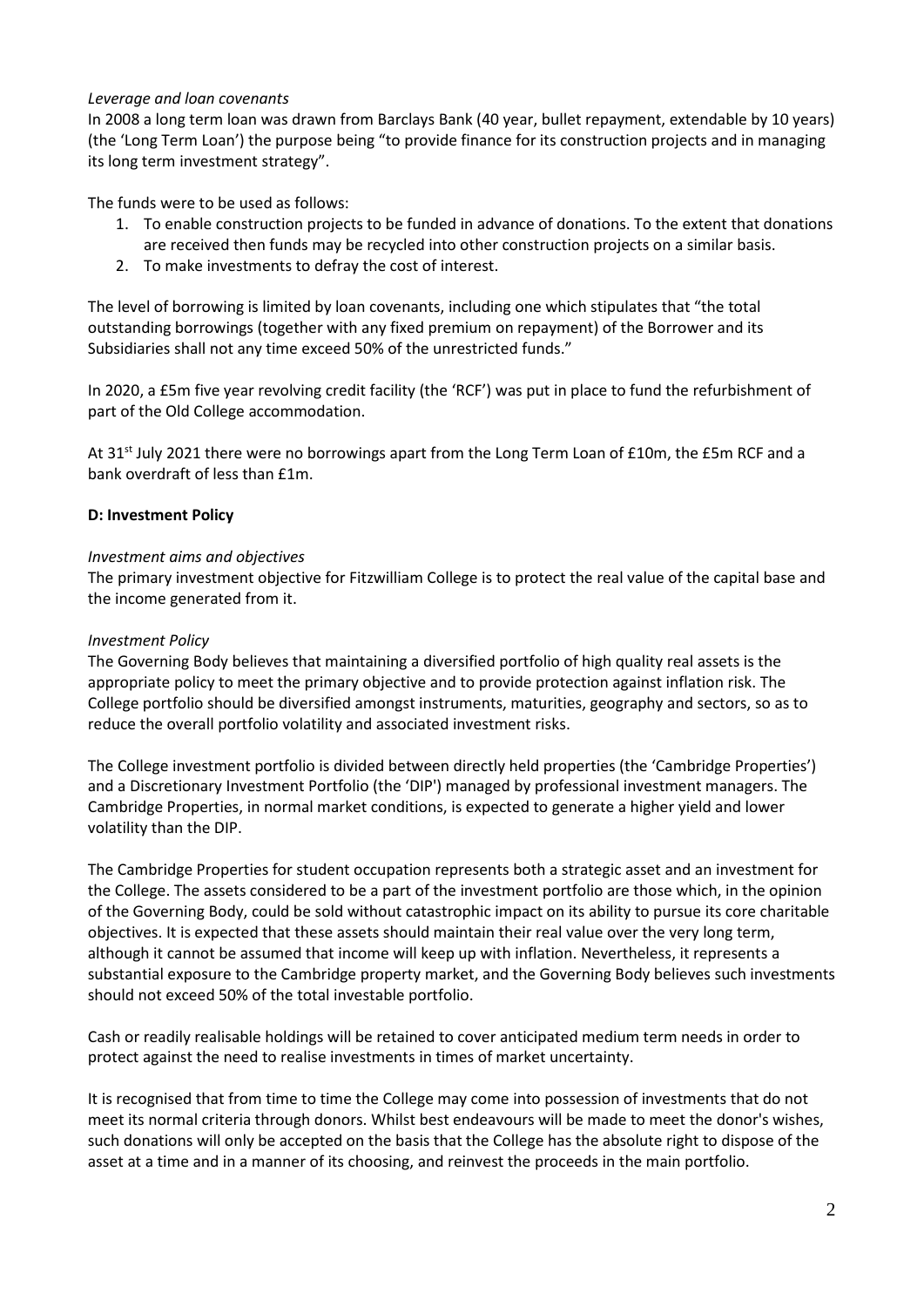## *The Discretionary Investment Portfolio*

The College has chosen to adopt the Total Return accounting practice for the DIP, in order to allow its fund managers greater flexibility in the range of investments utilised. An "income rule", determined by College Ordinance, is used to determine the prudent amount to take as income from investments.

The investment policy is focused on producing a total return that is consistent with being able to meet a cash withdrawal requirement over a stock market cycle expressed as 4% of the value of the DIP, calculated on a five year rolling average lagged by one year.

## *i. Risk capacity*

In considering its maximum tolerance of loss in the DIP the Governing Body considers that the following factors should be taken into account:

- The risk of breach of the College's bank loan covenants.
- The probability of recovery in values over a stockmarket cycle.
- The effect of the associated loss of income on the College's operations.

## *ii. Risk appetite*

The College is a long term investor, and recognises that, over this time period, investment risks are necessary to achieve its long-term investment objectives. These risks may include both price volatility and illiquidity.

The Governing Body considers that this is consistent with a willingness to accept, in normal market conditions, a one in 20 year risk of a loss in value of 15% or more in one year, and a one in 100 year risk of a loss in value of 20% or more in one year.

The College has tolerance for non-GBP risk as the investment in Cambridge property is already a natural hedge to its GBP spending needs. It has agreed with its investment managers that not less than 50% of its non-property investments should be in GBP. Because Private Equity investment is made in US\$ the College expects that liquid US\$ holdings will be sufficient to meet near term capital calls for its Private Equity investments.

#### iii. *Asset classes and asset allocation*

Given the relatively high level of exposure to property, the Investment Advisory Committee considers that it is appropriate to retain a strong and diversified equity focus in the DIP to generate the return objective. The Investment Managers should consider the College's long-term objectives and the risks associated with each investment strategy when implementing a suitable portfolio for the College. The Investment Advisory Committee believes that a passive investment strategy in developed markets with strong liquidity is more cost effective than an active strategy.

Strategic asset allocations have been agreed with the Investment Managers for the DIP, together with tactical ranges within with the portfolio may move on a short term basis to take account of market conditions.

#### *iv. Responsible investment principles*

Fitzwilliam College is committed to ensuring that it makes investment decisions responsibly and with integrity. The College adheres to Charity Commission guidance on responsible investment, noting that trustees have a duty to maximise returns on investment for charitable benefit, but also recognising that there are specific situations where trustees may properly allow their investment strategy to be governed by considerations other than the level of investment return. The College's investment policy is designed to enable a sustainable investment approach, whilst minimising any potential negative impact on its investment returns. The College will seek to be open and transparent about its policy and practice.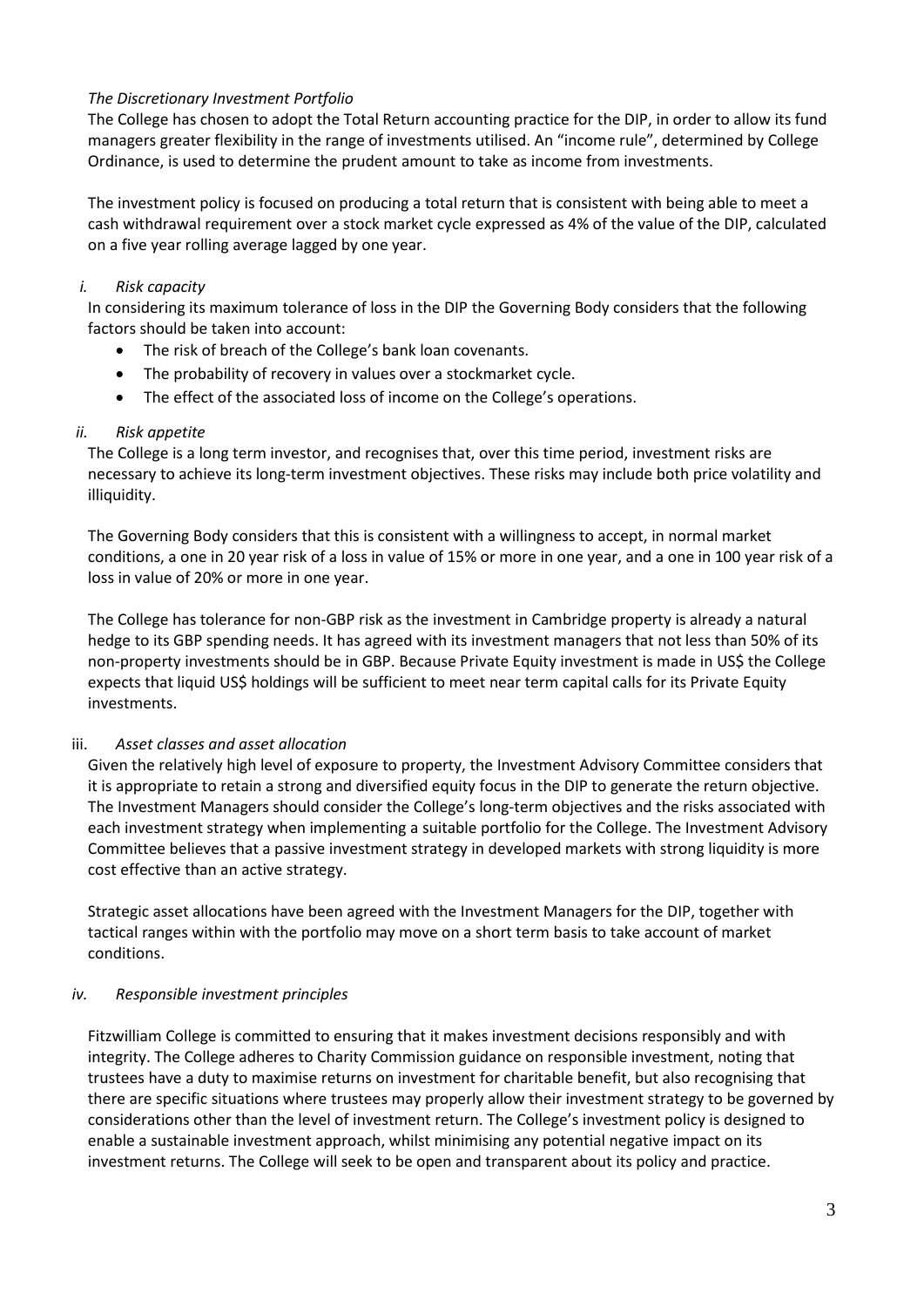The College believes that, when investing its funds, a high priority must be placed on promoting good standards of environmental, social, and governance ('ESG') behaviour. Accordingly, it expects its appointed investment manager(s), when making investment decisions, to consider the following areas (this list should not be considered as exhaustive);

- Protection of the global environment, its climate and its biodiversity including the reduction and future elimination of fossil fuel exploration and production;
- Promotion of human rights, including but not limited to the equality of gender, race and sexuality;
- Promotion of good business ethics and good employment practices;

The College will apply the following to its investments going forward (see time frame below):

#### Excluded companies

• The College will not invest either directly or indirectly in the following companies:

#### *Fossil fuels*

- o Companies involved in fossil fuels (coal or oil, including unconventional oil and unconventional gas) extraction, processing/refining and trading; and
- o Companies involved in electricity production with a generation mix dominated by coal, with a carbon intensity >390 gCO2/kWh.

#### *Tobacco*

o Companies involved in the manufacturer of tobacco.

#### *Defence*

- o Companies involved in the manufacture of weapons banned by international conventions and other controversial weapons. Weapons are defined as those products, or key basic components of these products, that have been developed for military purposes and designed to injure/kill. These also include tailor-made components that are components that are developed primarily to be integrated into a weapon system.
- In relation to fossil fuels companies, the College will apply a meaningful test of excluding companies where 10% or more of a company's revenue is exposed to the activities.

#### ESG scoring of investments

• At least 40% of the College's investments (in those asset classes where an ESG scoring is possible – currently based on MSCI definition) will achieve at least a 'leader' ESG rating ('AAA' and 'AA'). This key performance indicator will be reviewed on an annual basis.

Time frame for applying the policy

- The College will apply its new policy to its discretionary investment portfolio on the following basis:
	- o The policy will be applied by no later than 31st March 2022 (other than the 'Private Equity' category of investment); and
	- o For Private Equity investments, the policy will apply by 2028 at the latest or when the current investments mature.

#### Strategic allocation of assets

• The College intends to review the strategic allocation of assets for its investments by December 2022. As part of the review, the College will explore investing at least 50% of its investments allocated to the Fixed Income asset class in 'green/sustainable' investments.

Relationship with financial advisors, financial managers and banks

• In relation to the College's investments, its requirement regarding the financial advisors and managers it works with is that: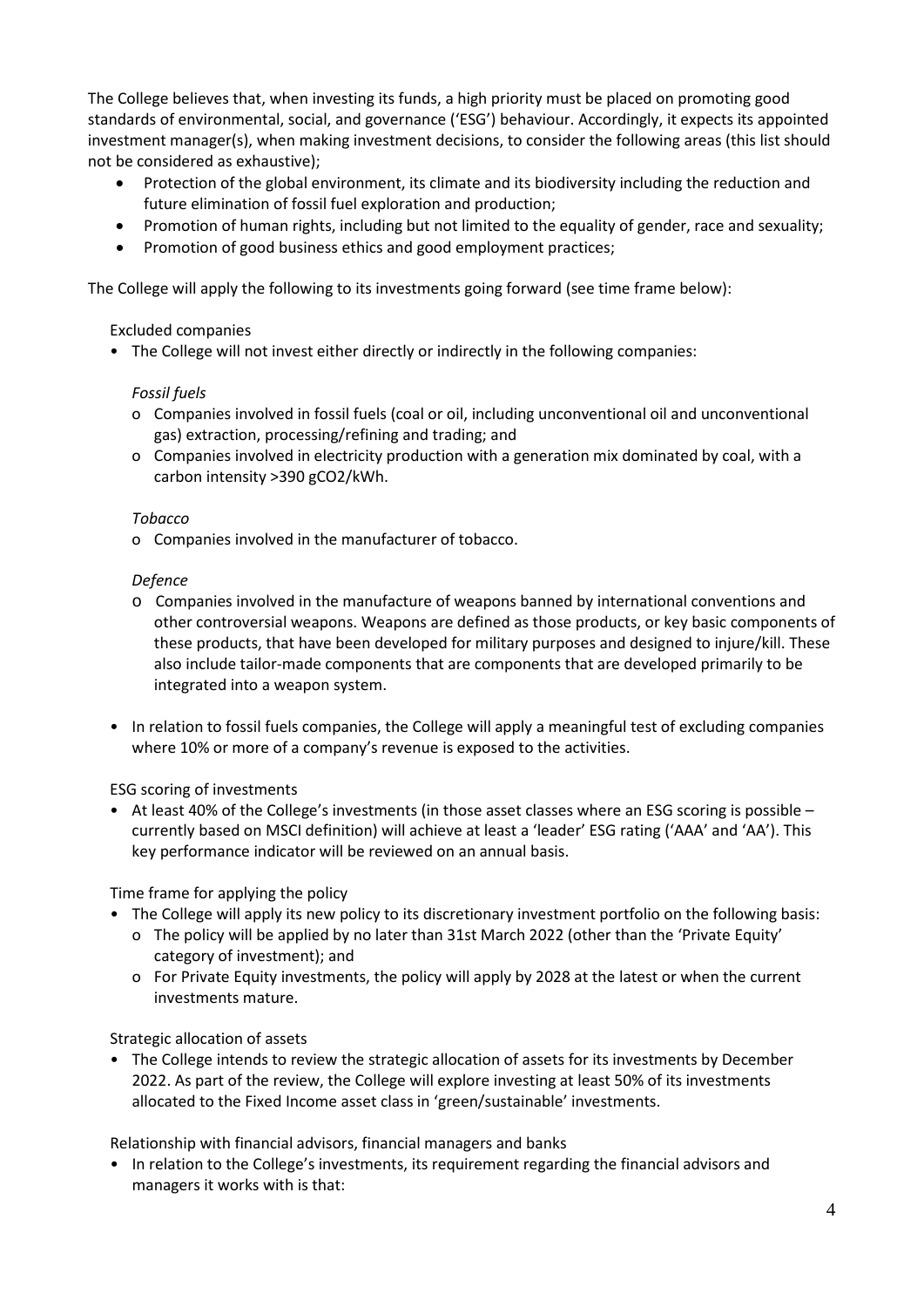- o They should in their investment strategy reflect the College's responsible investment policy; and
- o Must demonstrate rigorous implementation of (and preferably be signatories to) the UN Principles of Responsible Investment ('UNPRI') and show their active commitment to the principles through their engagement with invested companies on ESG matters.
- The College expects the banks with whom it works to align with the College's social and environmental values. The College will engage with its banks, regarding these values and especially in relation to fossil fuels lending. The College will explore switching its banking arrangements (where possible) if the activities of the banks with whom it works continue to run counter to the College's values.

The Investment Advisory Committee will require its discretionary investment manager to encourage good behaviour or discourage poor behaviour through screening of public market investments, either positively or negatively or through direct engagement with firms or fund managers. They will be expected to use voting in support of the principles of this policy. The appointed investment manager will be accountable to the College in terms of financial performance and adherence to commitments made on issues of sustainability.

## **E: Responsibilities**

The Governing Body of the College has responsibility for determining policy in relation to the following:

- Investment objectives and policy
- Risk appetite
- Strategic asset allocation
- Appointment of advisors and managers

The Bursar is accountable to the Governing Body for the performance of the investments of the College. The Bursar, following the advice of the Investment Advisory Committee, may vary the tactical asset allocation ranges agreed with the Investment Manager.

The Investment Advisory Committee has a duty under Statute LVII of the College to formulate general policy regarding investments, and in doing so to consult a member of an experienced professional adviser drawn from a properly regulated financial or investment organisation. It acts as advisor to the Bursar and to the Governing Body on all matters concerning investment policy.

The Investment Advisory Committee will undertake regular reviews of investment performance through quarterly reports and six monthly meetings. It will also undertake an annual review of this investment policy and make an annual report to the Governing Body covering its activities and the performance of the College's investments.

#### **F: Management Strategy**

The DIP will be managed by specialist professional firms operating under discretionary mandates within the framework of this policy.

The major part of the portfolio will be retained with a single manager to allow a strategic view to be taken of the College's investment needs. Other portfolios may be maintained in order to:

- maintain a view on alternative investment management strategies
- Reflect short term variations in risk appetite.

Appropriate benchmarks and ranges will be agreed with each Manager to allow monitoring of performance and to allow tactical movement on the part of the Manager. Changes to the benchmarks will only be agreed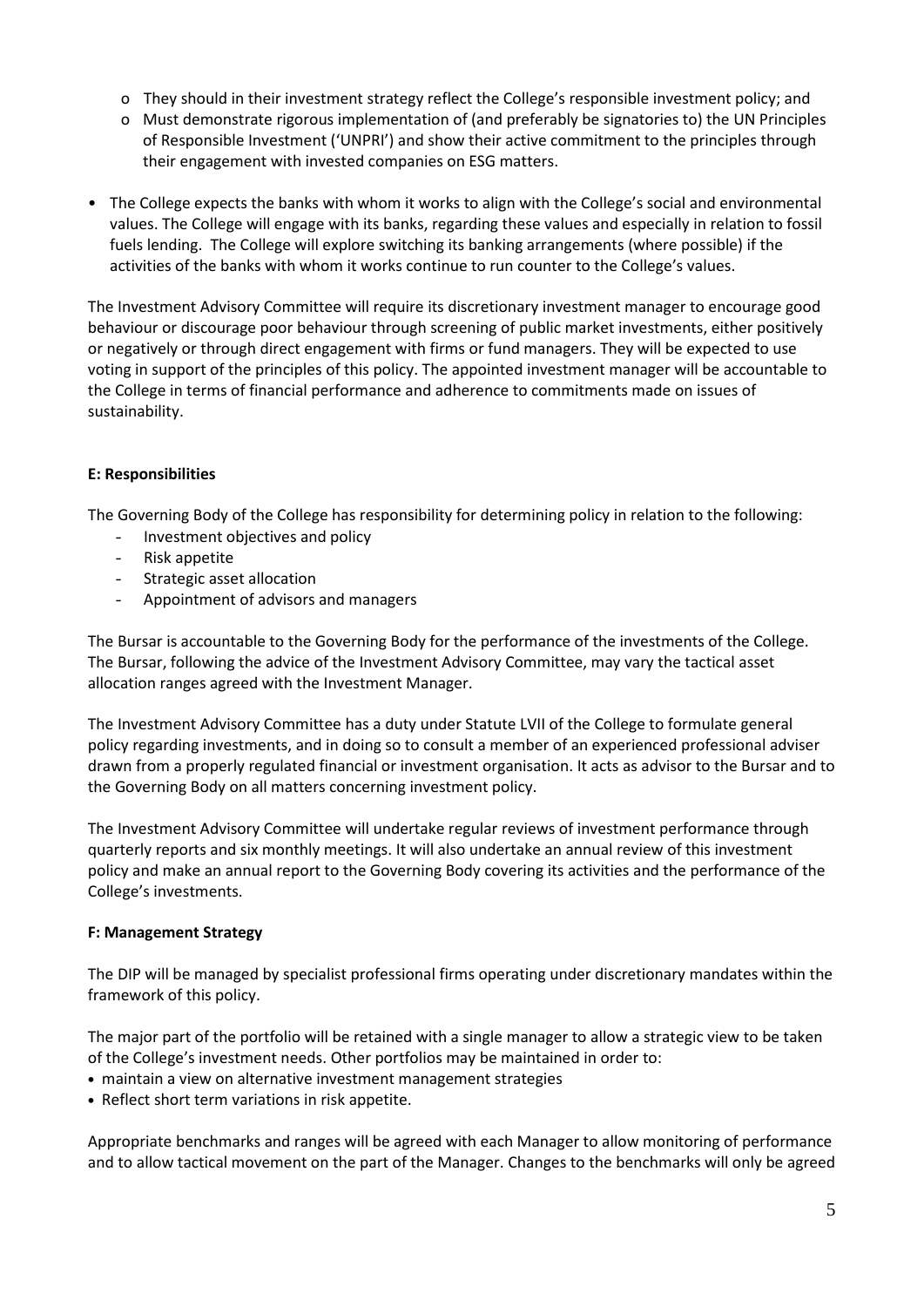by the Governing Body. However the tactical ranges may be varied from time to time by the Investment Advisory Committee.

Investment manager performance will be formally reviewed on a regular basis, at intervals of not more than five years.

Professional advisors will be retained in connection with the commercial property portfolio.

## **Approved by the Governing Body on 13th October 2021 [GB minute 8073(f)]**